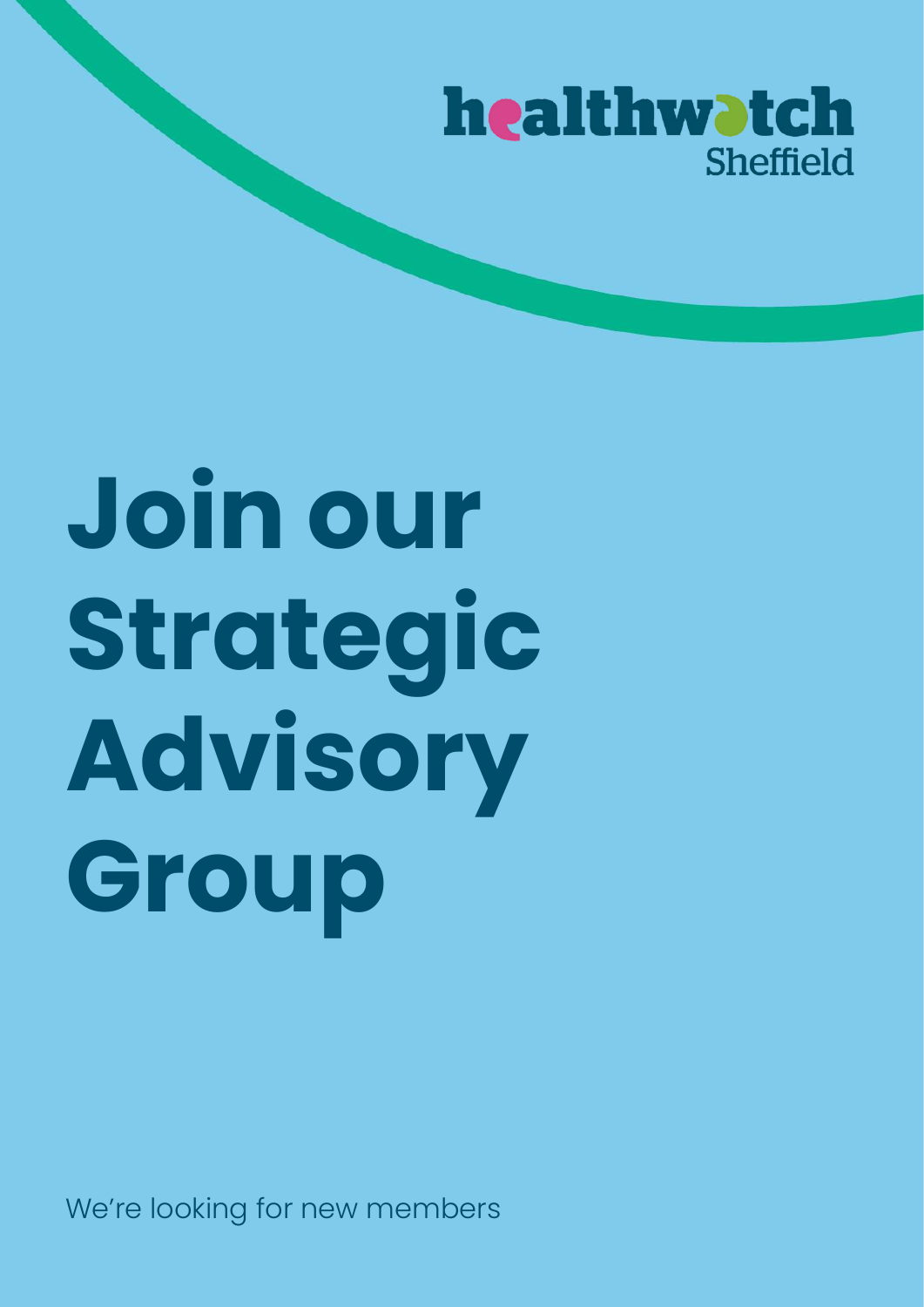# **What is the Healthwatch Sheffield Strategic Advisory Group?**

Healthwatch Sheffield is your local health and social care champion. From Stocksbridge to Mosborough and everywhere in between, we make sure NHS leaders and other decision makers hear feedback which can help to improve care. We bring the views and real life experiences of Sheffield people to the discussions that are shaping services for the future; we believe that involving citizens in how services are designed and run, is vital to ensure they work for the people using them.

In the last year we've looked at a wide range of issues including maternity services, autism diagnosis and support for children, dentistry, primary care, and adult social care – we focus on the issues that people tell us matter to them. We also give more of our time and resource to looking at issues where there are the greatest inequalities; we want the experiences of underserved communities to be heard by decision makers.

Our Strategic Advisory Group are volunteers who meet regularly to shape the strategic direction for the Healthwatch staff and volunteer team. We are looking for people to join the group who can contribute ideas, knowledge, experience and enthusiasm, to help us succeed in our demanding task. You will have all the skills required to work effectively with key organisations in the City, ensuring that they hear and take account of the views and ideas of Sheffield Citizens.

So, can you work with us? Do you have ideas and energy to bring? We are looking for committed and pragmatic people who are passionate about improving the health and wellbeing of people across ALL of Sheffield. If you are a local resident or work in the city and want to see the best health and social care services for Sheffield, we want to hear from you!

> "Can you work with us? Do you have ideas and energy to bring?"

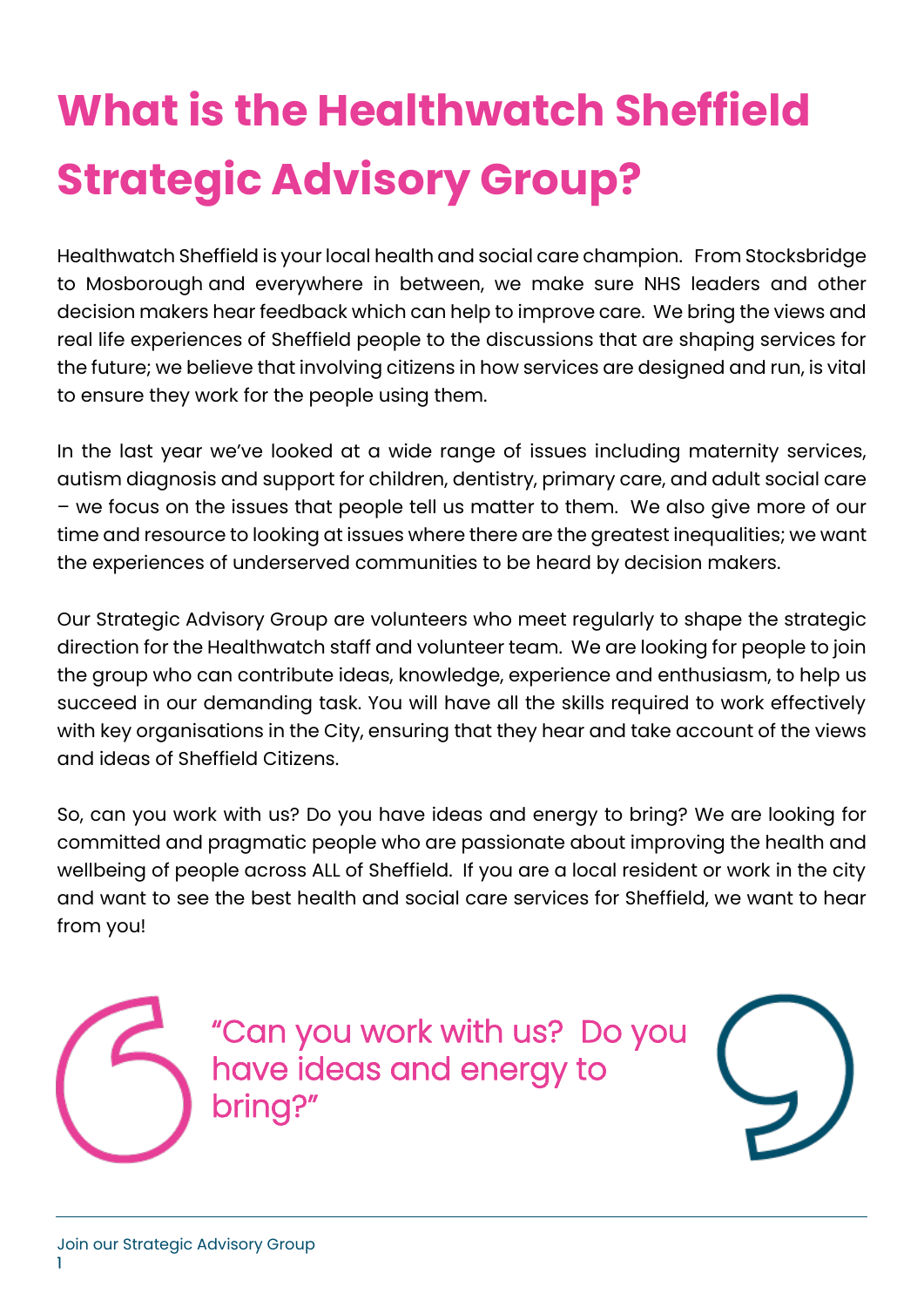## **Role description:**

The **Strategic Advisory Group** is collectively responsible for:

- Working with the staff team to set the strategic direction, the vision, mission and values of Healthwatch Sheffield.
- Reviewing the impact of Healthwatch Sheffield's work on Health and Social Care in Sheffield.
- Ensuring that Healthwatch Sheffield meets its legal duties.
- Working in partnership with the Board and senior leadership of Voluntary Action Sheffield (as host organisation for Healthwatch Sheffield).

#### **What we ask of members:**

- To regularly attend and participate in SAG meetings, looking at papers beforehand the group meets **monthly**, currently **4 in person** meetings per year (2 hours each) plus **8 virtual meetings** (1 hour).
- To join in discussion and decision making as part of the group.
- To act as an ambassador for Healthwatch this may include attending meetings on behalf of Healthwatch Sheffield.
- To support and encourage Healthwatch Sheffield staff in the delivery of their duties.

#### **This is a volunteer role, but expenses will be paid.**

### **We are looking for people who have:**

- An active interest in health and social care for example as a patient, a carer or a clinician.
- An ability to think strategically about health and social care.
- Good understanding of involving people in decision making.
- Strong communication skills able to listen to others, able to talk confidently with a wide range of people in different settings.
- The ability to challenge constructively to bring about improvement.
- The ability to analyse information quickly to support decision making.
- A commitment to quality and raising standards.
- A commitment to working inclusively elevating the voices of groups and individuals from underserved communities.
- Time to carry out the responsibilities of the role, including sitting on committees, working groups and other bodies.

#### **We especially encourage applications from people in underserved communities including people from racially marginalized groups, young people, LGBTQ+ and disabled people.**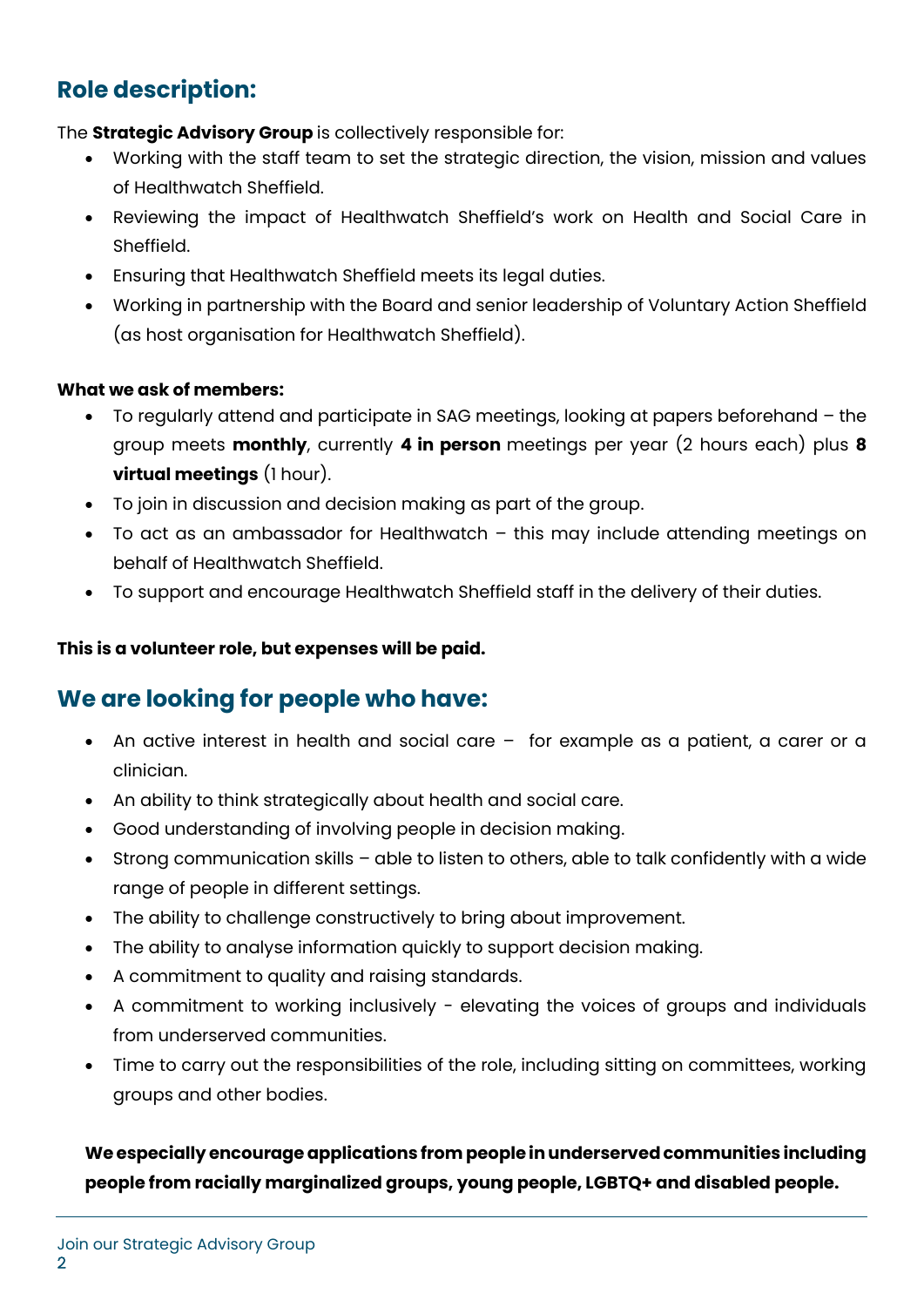#### Personal stories: Being a member of SAG



"I have been a member of the Strategic Advisory Group for around 3 years. I attend meetings, during which we feedback on various reports and consultations in order to help inform Healthwatch Sheffield's strategy and priorities.

For instance, I have been involved in supporting Healthwatch Sheffield to form a response to a recent strategic review of Adult Social Care in Sheffield and I am also representing Healthwatch Sheffield as a proxy rep on an 'experts by experience' panel that is helping inform the development of a new model of homecare."

Beth



# **How to apply**

If you would like a discussion about the role, contact Lucy Davies (Chief Officer) 0742 7394101 or email [l.davies@healthwatchsheffield.co.uk](mailto:l.davies@healthwatchsheffield.co.uk)

You can also talk to Judy Robinson (Chair of the Strategic Advisory Group) – please make an arrangement for this via Lucy Davies, contact details above.



#### **How to apply:**

**Apply online** – Scan QR code or go to [Application for Strategic Advisory Group 2022 -](https://docs.google.com/forms/d/100tiaox0yUJdwUDEt8EbKrYKVSgD_GQjjQWaQVAn9RI/edit) [Google Forms](https://docs.google.com/forms/d/100tiaox0yUJdwUDEt8EbKrYKVSgD_GQjjQWaQVAn9RI/edit)

Email or phone for a word or paper copy of the form (contact Lucy Davies on details above)

The closing date for applications is 8am on **Thursday 7th July 2022**.